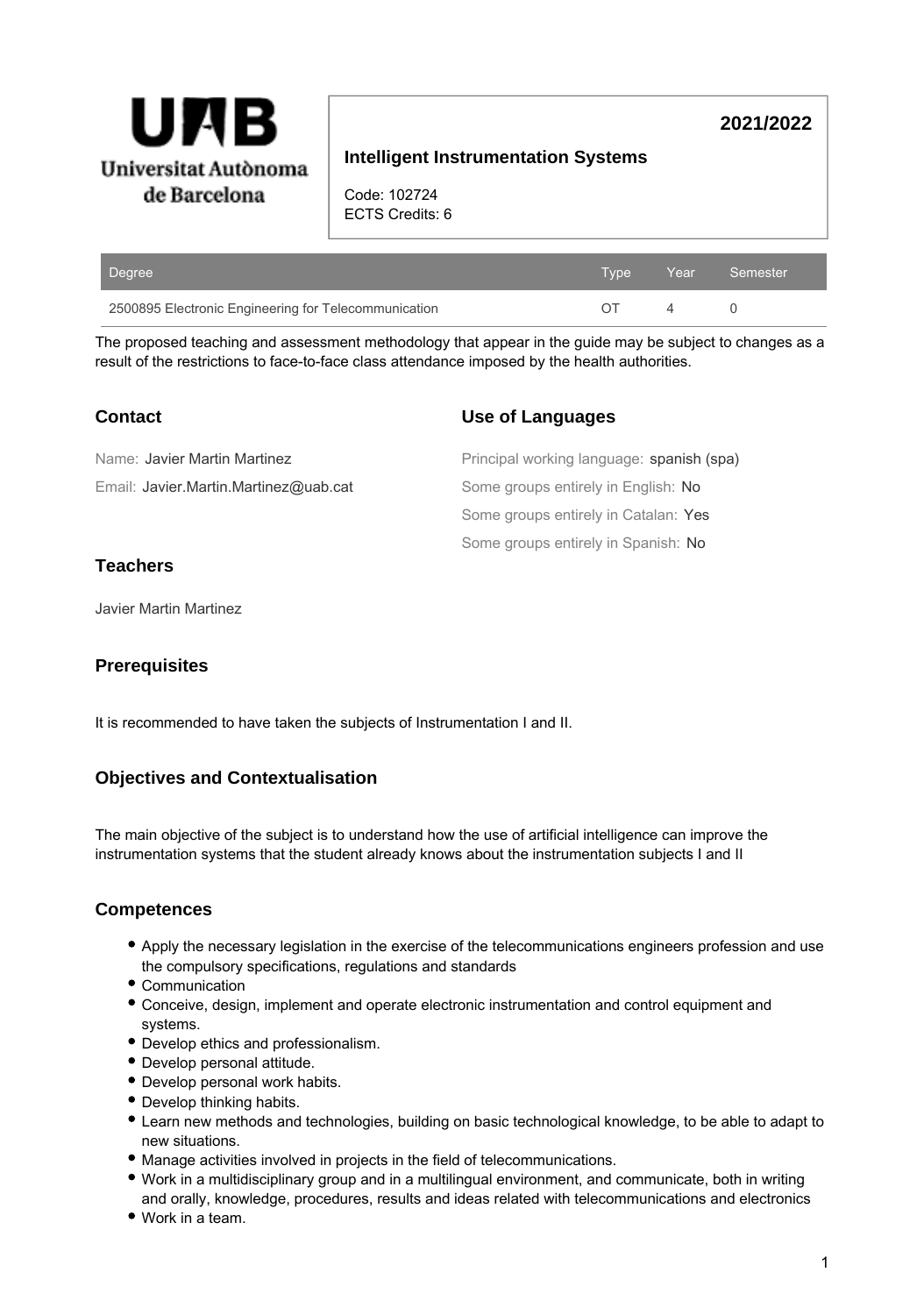# **Learning Outcomes**

- 1. Analyse and specify the fundamental parameters of a communications system, in terms of instrumentation.
- 2. Analyse and troubleshoot electromagnetic interference and compatibility.
- 3. Autonomously apply new knowledge and proper techniques for the design, development or operation of electronic systems.
- 4. Communicate efficiently, orally and in writing, knowledge, results and skills, both professionally and to non-expert audiences.
- 5. Develop critical thinking and reasoning.
- 6. Develop curiosity and creativity.
- 7. Develop independent learning strategies.
- 8. Develop the capacity for analysis and synthesis.
- 9. Document the instrumentation systems designed, based on current standards.
- 10. Evaluate the advantages and disadvantages of different technological alternatives for the deployment or implementation of electronic systems, in terms of disturbance and noise.
- 11. Identify the standards and regulations for telecommunications in the national, European and international areas in the field of electromagnetic compatibility
- 12. Perform the specification, implementation, documentation and fine-tuning of electronic instrumentation and control equipment and systems , considering technical aspects and the relevant regulatory requirements.
- 13. Prevent and solve problems.
- 14. Respect diversity in ideas, people and situations.
- 15. Work autonomously.
- 16. Work cooperatively.

### **Content**

- 1) Modeling non-linear sensors.
- 2) Introduction to aritficial neural networks.
- 2.1) The perceptron.
- 2.2) Multilayer networks
- 2.3) Training of neural networks.
- 2.4) General applications.
- 3) Optimization of instrumentation systems through the use of neural networks.

# **Methodology**

During the course the teacher will propose problems that students must solve in class. The resolution of these problems will correspond to the total 40% of the grade. In addition, the teacher throughout the course will make various oral evaluations on the exercises that the student is doing at that time. Assuming 30% of the note. Finally, the student must submit a report of the work done during the course, which will be 30% of the grade. In case of not passing the subject, the student will have the right to a recovery exam to the calendar set by the School.

Annotation: Within the schedule set by the centre or degree programme, 15 minutes of one class will be reserved for students to evaluate their lecturers and their courses or modules through questionnaires.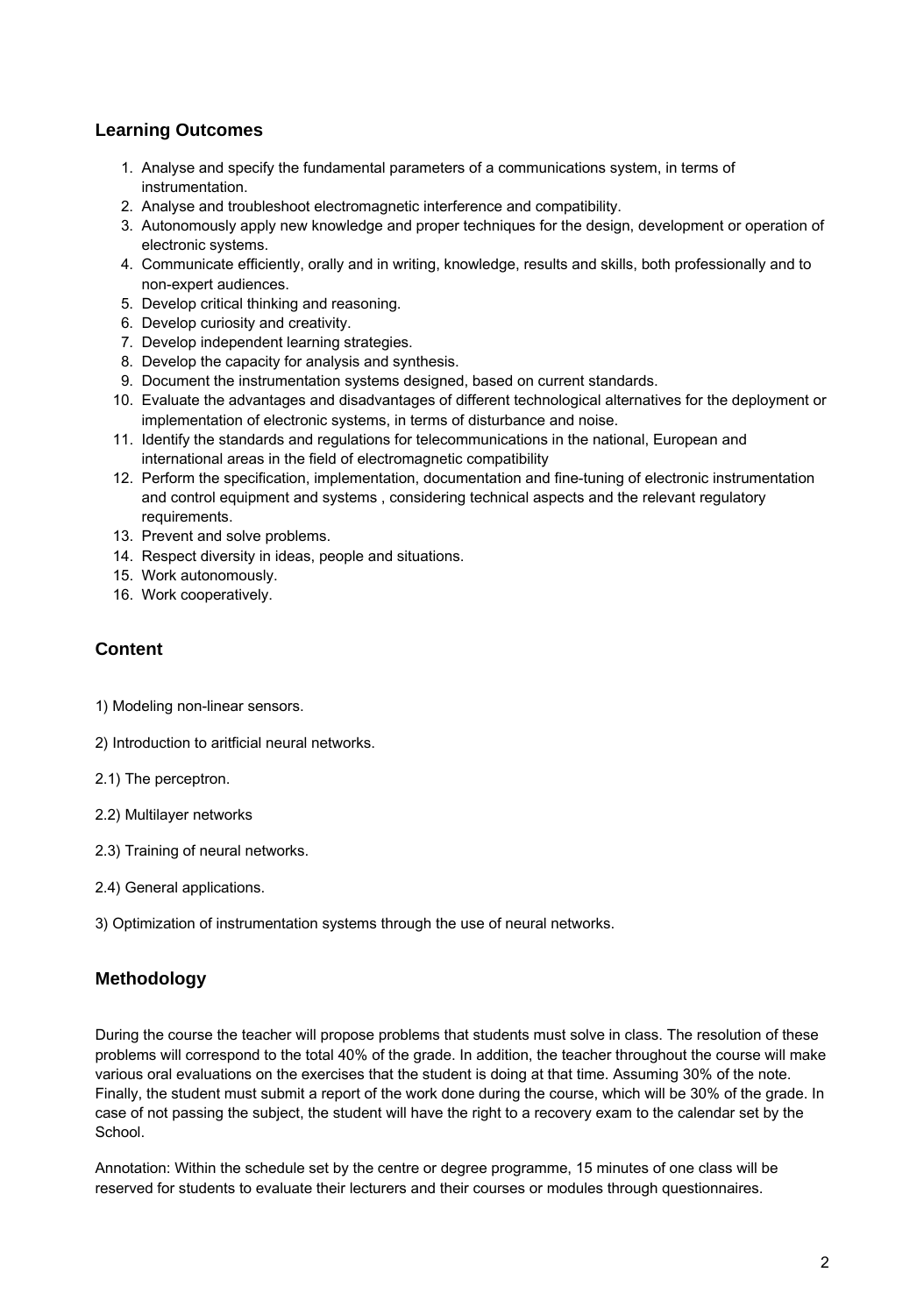### **Activities**

| <b>Title</b>                                | <b>Hours</b> | <b>ECTS</b> | <b>Learning Outcomes</b>                |
|---------------------------------------------|--------------|-------------|-----------------------------------------|
| Type: Directed                              |              |             |                                         |
| Classes                                     | 30           | 1.2         | 1, 2, 3, 10, 8, 5, 11                   |
| Problems and cases seminaris                | 10           | 0.4         | 1, 3, 10, 4, 7, 8, 6, 5, 11, 13, 16, 15 |
| Type: Supervised                            |              |             |                                         |
| Discussion of the proposed problems         | 15           | 0.6         | 2, 3, 7, 9, 11, 13, 12, 16, 15          |
| Guidance                                    | 7            | 0.28        | 1, 2, 3, 10, 9, 11, 12                  |
| Type: Autonomous                            |              |             |                                         |
| report writing                              | 20           | 0.8         | $\overline{4}$                          |
| Study                                       | 20           | 0.8         | 2, 3, 10, 11                            |
| Work oriented to learning based in problems | 35           | 1.4         | 1, 2, 3, 10, 8, 6, 5, 11, 12            |

### **Assessment**

During the course the teacher will propose problems that the students must solve in class. The resolution of these problems will correspond to the total 40% of the grade. Thus, the teacher in the course of the course will perform several oral evaluations on the exercises that the student is doing in those and those moments. Assuming 30% of the note. Finally, the student must submit a report of the work done during the course, which will be 30% of the grade. In case of not passing the subject, the student will have the right to a recovery exam to the calendar set by the School.

### **Assessment Activities**

| Title                  | Weighting | Hours | <b>ECTS</b> | <b>Learning Outcomes</b>                              |
|------------------------|-----------|-------|-------------|-------------------------------------------------------|
| Final report           | 30%       | 2     | 0.08        | 1, 2, 3, 10, 4, 7, 8, 5, 9, 11, 13, 12, 16, 15        |
| Resolution of problems | 40%       | 10    | 0.4         | 1, 2, 3, 10, 4, 7, 8, 6, 5, 9, 11, 13, 14, 16, 15     |
| Short oral exams       | 30%       |       | 0.04        | 1, 2, 3, 10, 4, 7, 8, 6, 5, 9, 11, 13, 12, 14, 16, 15 |

# **Bibliography**

J.C. Alvarez et al., "Instrumentación electrónica", Thomson-Paraninfo, 2006

P.H. Sydenham, N.H. Hancok and R. Thorn, "Introduction to Measurement Science and Engineering", John Wiley & Sons, 1989.

Ripley, Brian D. (1996) Pattern Recognition and Neural Networks, Cambridge

Bishop, C.M. (1995) Neural Networks for Pattern Recognition, Oxford: Oxford University Press.